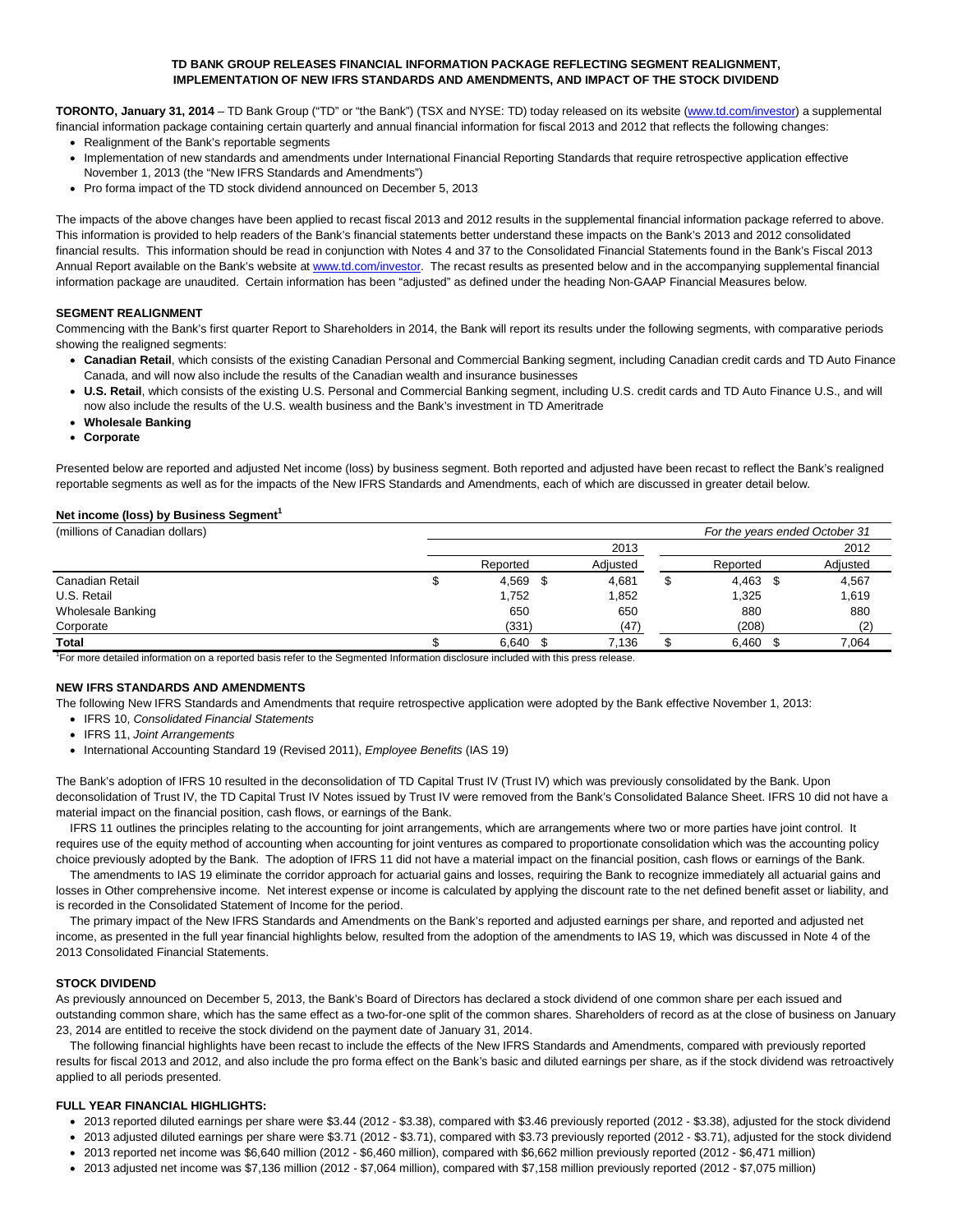### **Caution Regarding Forward Looking Information, and Other Matters**

From time to time, the Bank makes written and/or oral forward-looking statements, including in this document, in other filings with Canadian regulators or the U.S. Securities and Exchange Commission, and in other communications. In addition, representatives of the Bank may make forward-looking statements orally to analysts, investors, the media and others. All such statements are made pursuant to the "safe harbour" provisions of, and are intended to be forward-looking statements under, applicable Canadian and U.S. securities legislation, including the U.S. Private Securities Litigation Reform Act of 1995. Forward-looking statements include, but are not limited to, statements made in this document, the Bank's 2013 MD&A under the headings "Economic Summary and Outlook", for each business segment "Business Outlook and Focus for 2014" and in other statements regarding the Bank's objectives and priorities for 2014 and beyond and strategies to achieve them, and the Bank's anticipated financial performance. Forward-looking statements are typically identified by words such as "will", "should", "believe", "expect", "anticipate", "intend", "estimate", "plan", "may", and "could".

By their very nature, these forward-looking statements require the Bank to make assumptions and are subject to inherent risks and uncertainties, general and specific. Especially in light of the uncertainty related to the physical, financial, economic, political, and regulatory environments, such risks and uncertainties - many of which are beyond the Bank's control and the effects of which can be difficult to predict - may cause actual results to differ materially from the expectations expressed in the forward-looking statements. Risk factors that could cause such differences include: credit, market (including equity, commodity, foreign exchange, and interest rate), liquidity, operational (including technology), reputational, insurance, strategic, regulatory, legal, environmental, capital adequacy, and other risks. Examples of such risk factors include the general business and economic conditions in the regions in which the Bank operates; disruptions in or attacks (including cyber attacks) on the Bank's information technology, internet, network access or other voice or data communications systems or services; the evolution of various types of fraud to which the Bank is exposed; the failure of third parties to comply with their obligations to the Bank or its affiliates relating to the care and control of information; the impact of recent legislative and regulatory developments; the overall difficult litigation environment, including in the United States; changes to the Bank's credit ratings; changes in currency and interest rates; increased funding costs for credit due to market illiquidity and competition for funding; and the occurrence of natural and unnatural catastrophic events and claims resulting from such events. The Bank cautions that the preceding list is not exhaustive of all possible risk factors and other factors could also adversely affect the Bank's results. For more detailed information, please see the "Risk Factors and Management" section of the 2013 MD&A, as may be updated in subsequently filed quarterly reports to shareholders and news releases (as applicable) related to any transactions discussed under the heading "Significant Events" in the relevant MD&A, which applicable releases may be found on www.td.com. All such factors should be considered carefully, as well as other uncertainties and potential events, and the inherent uncertainty of forward-looking statements, when making decisions with respect to the Bank and the Bank cautions readers not to place undue reliance on the Bank's forward-looking statements.

Material economic assumptions underlying the forward-looking statements contained in this document are set out in the 2013 MD&A under the headings "Economic Summary and Outlook", and for each business segment, "Business Outlook and Focus for 2014", each as updated in subsequently filed quarterly reports to shareholders.

Any forward-looking statements contained in this document represent the views of management only as of the date hereof and are presented for the purpose of assisting the Bank's shareholders and analysts in understanding the Bank's financial position, objectives and priorities and anticipated financial performance as at and for the periods ended on the dates presented, and may not be appropriate for other purposes. The Bank does not undertake to update any forward-looking statements, whether written or oral, that may be made from time to time by or on its behalf, except as required under applicable securities legislation.

### **Non-GAAP Financial Measures**

The Bank utilizes non-GAAP financial measures referred to as "adjusted" results to assess each of its segments and to measure overall Bank performance. The Bank removes "items of note," net of income taxes, from reported results as items of note relate to items which management does not believe are indicative of underlying business performance. The Bank believes that adjusted results provide the reader with a better understanding of how management views the Bank's performance. Adjusted results and adjusted earnings per share are not defined terms under GAAP and, therefore, may not be comparable to similar terms used by other issuers. For more information of a general nature, see "How the Bank Reports" in the Bank's 2013 Management's Discussion & Analysis.

#### **First Quarter 2014 Results and Earnings Conference Call**

TD will release the financial results for the first quarter of 2014 on February 27, 2014. The Bank will also host an investor call on February 27, 2014 at 3:00 p.m. to discuss first quarter results and address questions on those results. Call details will be available in early February.

### **About TD Bank Group**

The Toronto-Dominion Bank and its subsidiaries are collectively known as TD Bank Group ("TD" or "the Bank"). TD is the sixth largest bank in North America by branches and serves over 22 million customers in three key businesses operating in a number of locations in financial centres around the globe: Canadian Retail, including TD Canada Trust, TD Auto Finance Canada, TD Wealth, TD Direct Investing, and TD Insurance; U.S. Retail, including TD Bank, America's Most Convenient Bank, TD Auto Finance U.S., and an investment in TD Ameritrade; and Wholesale Banking, including TD Securities. TD also ranks among the world's leading online financial services firms, with approximately 8 million active online and mobile customers. TD had CDN\$862.0 billion in assets on October 31, 2013. The Toronto-Dominion Bank trades under the symbol "TD" on the Toronto and New York Stock Exchanges.

### **For further information:**

Rudy Sankovic, Senior Vice President, Investor Relations, 416-308-9030 Ali Duncan Martin, Manager, Media Relations, 416-983-4412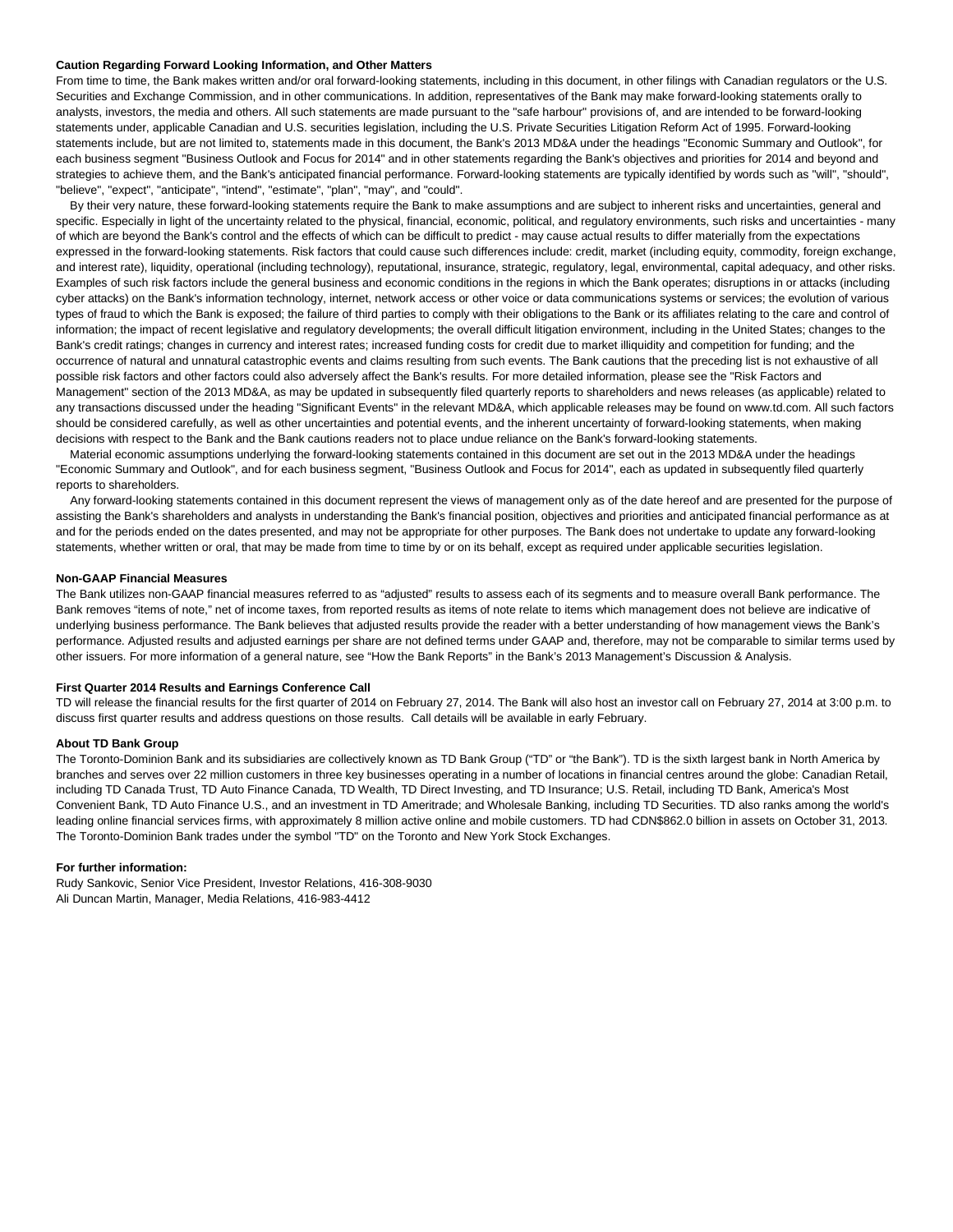#### **SEGMENTED INFORMATION**

Presented below is the relevant portion of the Segmented Information Note to the Bank's 2013 Consolidated Financial Statements, recast for the Bank's realigned reportable segments as well as for the impacts of the New IFRS Standards and Amendments.

For management reporting purposes, and commencing in the first quarter 2014, the Bank will report its results under three key business segments: Canadian Retail, which consists of the previous Canadian Personal and Commercial Banking segment, including Canadian credit cards and TD Auto Finance Canada, and will now include Canadian wealth and insurance; U.S. Retail, which consists of the previous U.S. Personal and Commercial Banking segment, including U.S. credit cards and TD Auto Finance U.S., and will now include U.S. wealth and the Bank's investment in TD Ameritrade; and Wholesale Banking. The Bank's other activities are grouped into the Corporate segment.

The results of the credit card portfolio of MBNA Canada, acquired on December 1, 2011, as well as the integration charges and direct transaction costs related to the acquisition, are reported in the Canadian Retail segment. The results of the U.S. credit card portfolio of Target Corporation ("Target"), acquired on March 13, 2013, are reported in the U.S. Retail segment and the results of Epoch Investment Partners, Inc. ("Epoch"), acquired on March 27, 2013, are reported in the U.S. Retail segment.

Canadian Retail is comprised of Canadian personal and commercial banking, which provides financial products and services to personal, small business, and commercial customers, TD Auto Finance Canada, the Canadian credit card business, the Canadian Wealth business, which provides investment products and services to institutional and retail investors, and the Insurance business. U.S. Retail is comprised of the personal and commercial banking operations in the U.S. operating under the brand TD Bank, America's Most Convenient Bank, primarily in the Northeast and Mid-Atlantic regions and Florida, and the U.S. wealth business, including Epoch and the Bank's equity investment in TD Ameritrade. Wholesale Banking provides financial products and services to corporate, government, and institutional customers. The Bank's other activities are grouped into the Corporate segment. The Corporate segment includes the effects of asset securitization programs, treasury management, collective provision for credit losses in Canadian Retail and Wholesale Banking, elimination of taxable equivalent adjustments and other management reclassifications, corporate level tax items, and residual unallocated revenue and expenses.

The results of each business segment reflect revenue, expenses and assets generated by the businesses in that segment. Due to the complexity of the Bank, its management reporting model uses various estimates, assumptions, allocations and risk-based methodologies for funds transfer pricing, inter-segment revenue, income tax rates, capital, indirect expenses and cost transfers to measure business segment results. Transfer pricing of funds is generally applied at market rates. Inter-segment revenue is negotiated between each business segment and approximates the fair value of the services provided. Income tax provision or recovery is generally applied to each segment based on a statutory tax rate and may be adjusted for items and activities unique to each segment. Amortization of intangibles acquired as a result of business combinations is included in the Corporate segment. Accordingly, net income for business segments is presented before amortization of these intangibles.

Net interest income within Wholesale Banking is calculated on a taxable equivalent basis ("TEB"), which means that the value of non-taxable or tax-exempt income, including dividends, is adjusted to its equivalent before-tax value. Using TEB allows the Bank to measure income from all securities and loans consistently and makes for a more meaningful comparison of net interest income with similar institutions. The TEB adjustment reflected in Wholesale Banking is reversed in the Corporate segment.

The Bank purchases credit default swaps ("CDS") to hedge the credit risk in Wholesale Banking's corporate lending portfolio. These CDS do not qualify for hedge accounting treatment and are measured at fair value with changes in fair value recognized in current period's earnings. The related loans are accounted for at amortized cost. Management believes that this asymmetry in the accounting treatment between CDS and loans would result in periodic profit and loss volatility which is not indicative of the economics of the corporate loan portfolio or the underlying business performance in Wholesale Banking. As a result, these CDS are accounted for on an accrual basis in Wholesale Banking and the gains and losses on these CDS, in excess of the accrued cost, are reported in the Corporate segment.

The Bank reclassified certain debt securities from trading to the available-for-sale category effective August 1, 2008. As part of the Bank's trading strategy, these debt securities are economically hedged, primarily with CDS and interest rate swap contracts. These derivatives are not eligible for reclassification and are recorded on a fair value basis with changes in fair value recorded in the period's earnings. Management believes that this asymmetry in the accounting treatment between derivatives and the reclassified debt securities results in volatility in earnings from period to period that is not indicative of the economics of the underlying business performance in Wholesale Banking. As a result, the derivatives are accounted for on an accrual basis in Wholesale Banking and the gains and losses related to the derivatives, in excess of the accrued costs, are reported in the Corporate segment.